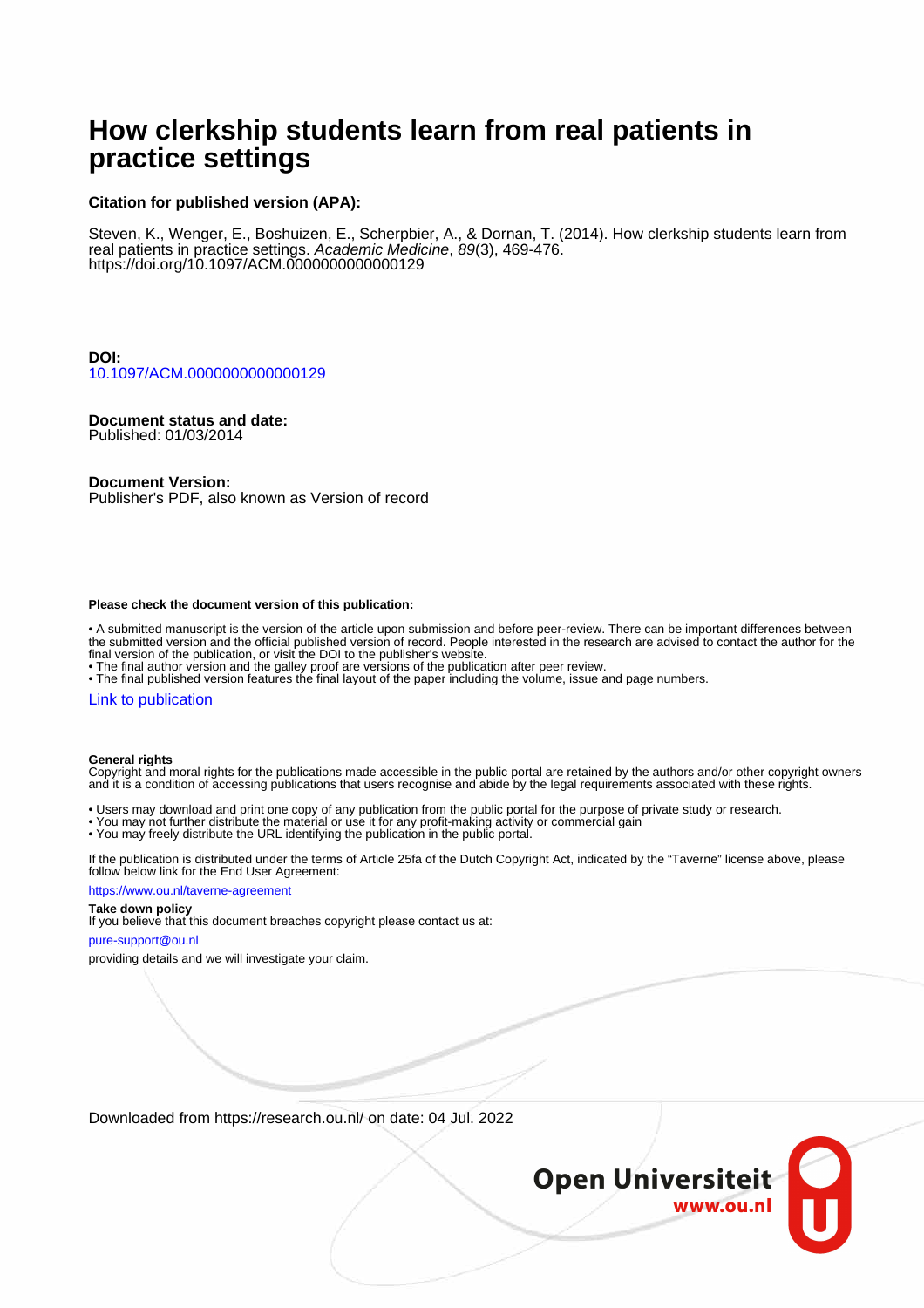## How Clerkship Students Learn From Real Patients in Practice Settings

Kathryn Steven, MBChB, Etienne Wenger, PhD, Henny Boshuizen, PhD, Albert Scherpbier, MD, PhD, and Tim Dornan, MD, PhD

## Abstract

#### Purpose

To explore how undergraduate medical students learn from real patients in practice settings, the factors that affect their learning, and how clerkship learning might be enhanced.

#### Method

In 2009, 22 medical students in the three clerkship years of an undergraduate medical program in the United Kingdom made 119 near-contemporaneous audio diary entries reflecting how they learned from real patients. Nineteen attended focus groups; 18 were individually interviewed. The authors used a qualitative theory-building methodology with a conceptual orientation toward Communities of Practice theory. A

uring clerkships, students with little prior experience of patient care prepare to enter practice by progressively taking on the roles and identities of physicians. Cooke et al,<sup>1</sup> in their book published during the Flexner centenary, noted that changes in health care are taking a toll on clerkship learning and asked how such learning could be improved. Solutions

Dr. Steven an academic fellow in general practice, the University of St. Andrews, St. Andrews, United Kingdom.

Dr. Wenger is a social learning theorist and consultant, Grass Valley, California.

Dr. Boshuizen is an education researcher, Open University, Heerlen, the Netherlands.

Dr. Scherpbier is dean and education researcher. Maastricht University, Maastricht, the Netherlands.

Dr. Dornan is an education researcher, Maastricht University, Maastricht, the Netherlands.

Correspondence should be addressed to Dr. Dornan, Department of Educational Development and Research, Maastricht University, PO Box 616, 6200 MD Maastricht, The Netherlands; telephone: (+31) 43-388-5726; e-mail: [t.dornan@](mailto:t.dornan@maastrichtuniversity.nl) [maastrichtuniversity.nl](mailto:t.dornan@maastrichtuniversity.nl).

Acad Med. 2014;89:469–476. First published online January 20, 2014 *doi: 10.1097/ACM.0000000000000129* learning theorist guided selective coding of a constant-comparative analysis.

#### Results

Participants learned informally by participating in the communicative practices of workplaces. Two overlapping practices, patient care and education, were identified. Patient care created learning opportunities, which were enriched when practitioners intentionally supported participants' learning. Education, however, was not always coupled with patient care. So, *talk* positioned the boundaries of two practices in three configurations: education without patient care, education within patient care, and patient care without education. The

to date have included moving practicebased learning from inpatient to ambulatory settings, from hospitals to community settings, $2-4$  and into longitudinal integrated clinical attachments.<sup>5</sup> Outcome-based, integrated approaches have been introduced,<sup>1,6</sup> and students have been given preceptors to coordinate their learning across a series of block rotations.1

An alternative response would be to identify and reinforce processes that have made clerkships such an enduring way of learning to be a doctor. The term *clerk* emphasizes a contribution to patient care, which was how medical students learned in Flexner's time. But it is unclear what happens now. Clerkships have been called "black boxes"<sup>7</sup> because only the inputs and outputs—faculty availability and students' performance in assessments are open to scrutiny.

The term *clinical teaching* is used to describe medicine's "signature pedagogies,"1 which include case presentations with feedback, discussions, and development of clinical reasoning. Monrouxe et al<sup>8</sup> graphically illustrated drawbacks of privileging

nature and quality of participants' learning depended on how practitioners entered dialogue with them and linked the dialogue to authentic patient care.

### **Conclusions**

Findings strongly suggest that medical students learn from real patients by participating in patient care within an educational practice. Their learning is affected by clinicians' willingness to engage in supportive dialogue. Promoting an informal, inclusive discourse of workplace learning might enhance clerkship education. This approach should take its place alongside—and perhaps ahead of—the currently dominant discourse of "clinical teaching."

teaching over learning in a recorded bedside teaching encounter:

You're driving me nuts. Come and do it properly … come on, you're here to learn. For crying out loud. Go round that side. You always examine the patient from the right. Get him where you want him.

"Teaching," as illustrated in this recording, includes treating a patient as a learning object and obliging a student to perform a clinical skill in a teacher's own preferred way. This transmission of competence from teacher to learner conforms to an "acquisition metaphor."9 An alternative "participation metaphor" is also applicable to workplace clinical learning.10–13 It privileges neither teacher nor learner in isolation from the other but privileges social processes in which clinicians, students, and patients<sup>14</sup> coparticipate in triadic relationships.

In a previous publication, $15$  we gave theoretical reasons for shifting attention from teaching to learning. There are empirical reasons as well. Teaching is biased toward the roles of expert, professional, and scholar,<sup>16</sup> even though doctors' other important activities include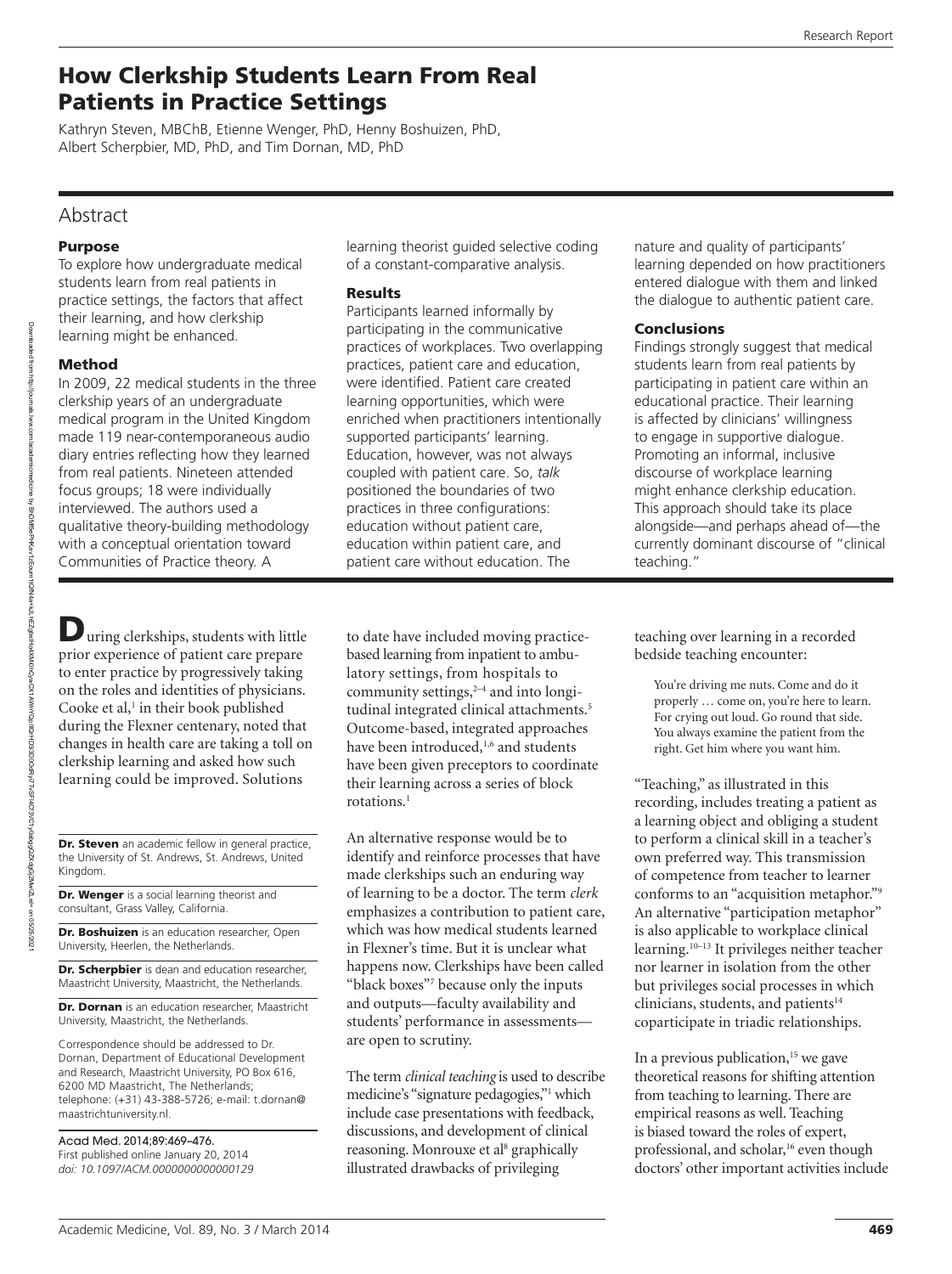the roles of health advocate, manager, communicator, and collaborator.<sup>17</sup> Teaching does not necessarily result in learning,<sup>18</sup> particularly when it fails to engage learners intellectually.19 Group bedside teaching can mean treating students and patients as teaching and learning objects, which is demotivating.<sup>10</sup> Only a small minority of students' clerkship time is spent in teaching them, and that is not necessarily their most valued time.<sup>20</sup> Finally, workplace learning in the professions in general is mostly informal, rather than a result of teaching.<sup>21</sup>

Shipengrover and James<sup>7</sup> argued that students and teachers should be seen as interdependent coproducers of learning, that learning processes should be emphasized over outcomes, and that clinicians should be seen as managers of learning more than as teachers. Subsequent research5,10–13,15,18–20,22–28 has drawn attention to the sheer complexity of workplaces and the wide variety of boundary conditions and coparticipatory processes that promote learning. Many of those findings, however, came from focus groups, individual interviews, and questionnaires. The long lag between having experiences and reporting them, which is inherent in post hoc accounts, is a validity threat because it allows experience to be reconstructed. Logbooks, competence assessments,<sup>23</sup> video recordings,<sup>8</sup> and field observations,<sup>5,18,19</sup> in contrast, avoid a time lag, but they do not give learners' perspectives.

We have argued that learning exists in the eyes of learners<sup>10</sup> and that the relatively new data-gathering technique of solicited audio diaries makes it possible to explore learning both close to the event and also from learners' perspectives.29 Focus groups and interviews at a later date can supplement diary entries by exploring experiences in greater depth. In the qualitative research reported below, we used that combination of data sources to answer these questions: How do undergraduate medical students learn from real patients in practice settings? What factors affect their learning? How, in light of answers to those questions, might clerkship learning be enhanced?

### Method

### **Conceptual orientation**

In this research, we took a realist epistemological stance, which

acknowledges the existence of external realities but holds that interpretation of them is influenced by social factors.<sup>30</sup> Following van der Zwet and colleagues,<sup>12</sup> we viewed learning as a sociocultural process in which learners and practitioners learn by participating together. Lave and Wenger's<sup>31</sup> sociocultural learning theory—Communities of Practice (COP)—describes how novices learn by legitimate peripheral participation in communities of practice, which fits clerkship education very well. It equates "practice" with "relations among people in activity in, with, and arising from the socially and culturally structured world."31 Learners develop professional identities by engaging with practitioners in meaningful workplace experiences.<sup>32</sup>

## **Context**

We undertook this study in 2009 in hospitals and family practices affiliated with the University of Manchester School of Medicine. The undergraduate program within which the research was conducted is problem based and community oriented. The curriculum is horizontally integrated and partially vertically integrated in that students have limited real-patient exposure during the first and second years, before entering full-time clerkships.

## **Participants**

Participants in this research were drawn from the 360 students in their first, second, and final clerkship years (third, fourth, and fifth years of the program) who were attending problem-based learning (PBL) tutorials and lectures.

All these students were informed of the aims of the study, told that participation was voluntary, and asked to participate. In return, they were offered a teaching session by the chief investigator and certificates to include in their portfolios. We, the research team, consisted of a resident (K.S.), a learning theorist (E.W.), a medically qualified education researcher (T.D.), an education researcher and cognitive psychologist (H.B.), and an education researcher and curriculum leader (A.S.). The University of Manchester senate ethics committee approved this study.

## **Procedures**

Participants kept audio diaries in which they recorded reflections on their realpatient encounters over the course of one week, the cues for which are shown in Box 1. A week later, and after one of us (the chief investigator, K.S.) had listened to their diaries, they participated in four focus group discussions with her and other participants from the sameyear group, who had also kept audio diaries. Prompts for those discussions are shown in Box 2. The chief investigator used insights from the diaries to guide the discussion but did not breach confidentiality by repeating individual students' responses in front of their peers. Each participant then took part in an individual semistructured interview with the chief investigator, who asked about specific points mentioned in their audio diaries. All materials were transcribed verbatim, anonymized, and entered into the NVivo qualitative analysis package (QSR, Victoria, Australia).

## Box 1

#### Audio Diary Instructions to Participants in a Qualitative Study of Clerkship Students' Perceptions of Real-Patient Encounters, University of Manchester School of Medicine, 2009\*

### Real Patient Learning: Audio Diary Instructions

Please record your thoughts on *any* experience you have had with real patients. This may have been with a group, on your own or with a supervisor, in hospital or community. Think about the statements below when making you recording. Feel free to add to your recordings at a later date, but make sure you refer back to the situation you are talking about.

- • What did you learn from the encounter? This may have included *knowledge*, *skills*, or *ideas about becoming a doctor*.
- How do you think the encounter may help with your current learning or PBL (problem-based learning) case?
- Was there anything that made the experience more or less beneficial for you? In particular, how did a tutor /supervisor affect the experience?

<sup>\*</sup>The 22 study participants, all of whom were participating in clerkships at hospitals and family practices affiliated with the University of Manchester School of Medicine, kept audio diaries in which they recorded reflections on their real-patient encounters over the course of one week. This box shows the instructions and questions the participants were given to guide them in recording their reflections.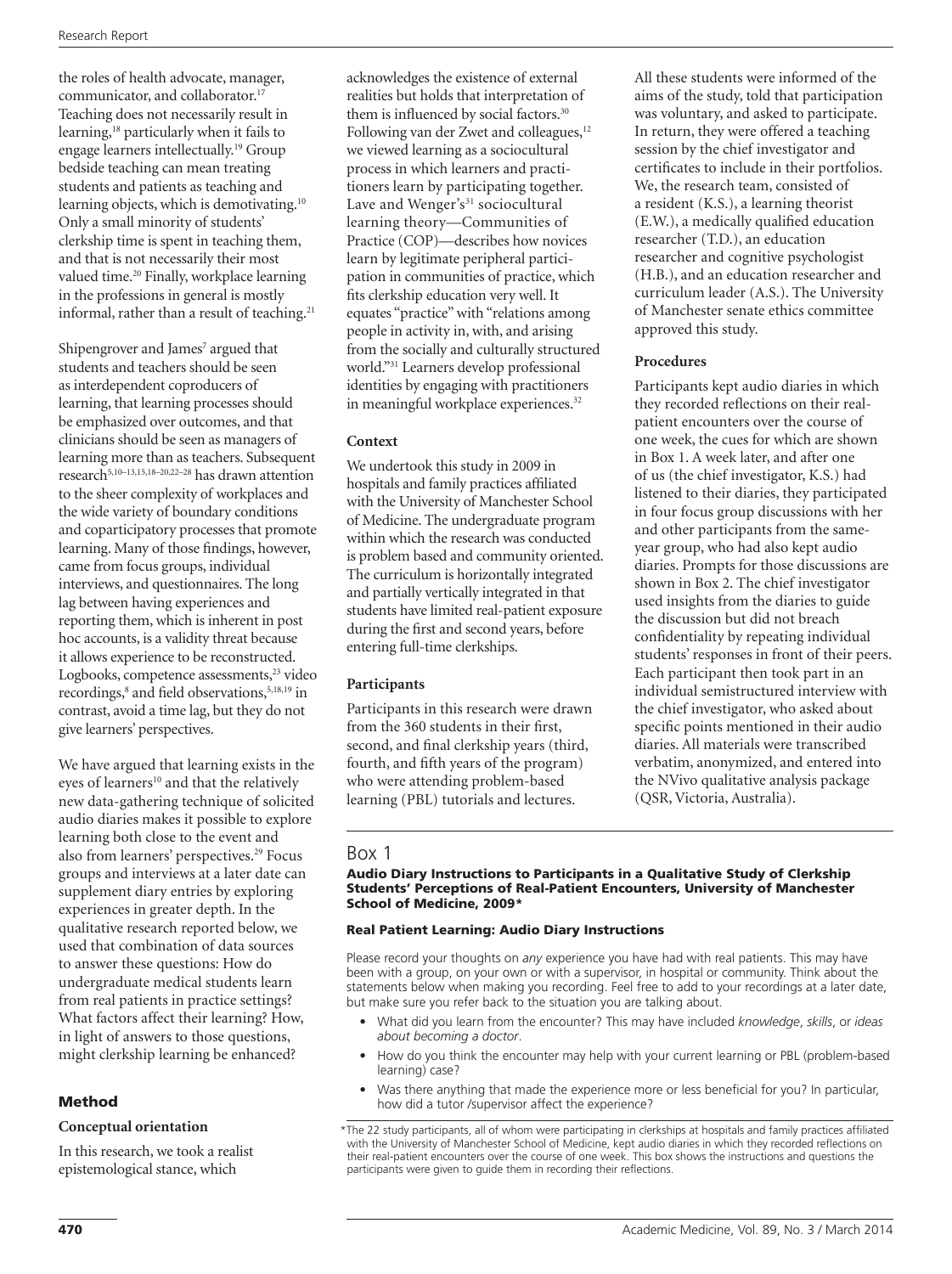## Box 2

#### Interviewer's Prompt Sheet From a Qualitative Study of Clerkship Students' Perceptions of Real-Patient Encounters, University of Manchester School of Medicine, 2009\*

- What do students feel they learn from real patients?
- What are benefits of learning from real patients?
- How could learning from patients be improved?
- Do clinicians/tutors link experiences with patients to theory/the curriculum?
- Ask students about any specific examples from audio diaries.
- Ask students about particularly good examples of learning from real patients and why it was beneficial.
- How do students learn, or do they learn from observing doctors?
- Do doctors explain their actions in clinical learning environments?
- Do students get much feedback from real patient encounters?
- What is the role of peers in their learning?
- How do they feel they are developing as a doctor?
- Do students keep a log or record of interactions with patients? If so, for what purpose?
- How may the audio diary have affected their learning?

\*The 22 study participants, all of whom were participating in clerkships at hospitals and family practices affiliated with the University of Manchester School of Medicine, kept audio diaries in which they recorded reflections on their real-patient encounters over the course of one week. A week later they participated in four focus group discussions with the chief investigator and other participants from the same-year group, who had also kept audio diaries. This box shows the interviewer's prompts for those discussions, which explored participants' experiences of learning from real patients.

## **Qualitative analysis**

A decision was made a priori that all data (labeled according to their sources) would contribute to a single analysis. Two of us (K.S., T.D.) read the data closely and independently and discussed our interpretations with H.B. and A.S. K.S. applied the constant comparative method,<sup>33</sup> open-coding the data and discussing her interpretation with the rest of us. K.S. and T.D. then conducted a round of axial coding, which was critiqued by H.B. and A.S. That exercise provided a provisional answer to the first research question: that *talk* was central to participants' learning. K.S. and T.D. presented the interim interpretation to E.W., who contributed insights from COP theory about the relationship between talk and practice, and about the relationship between different practices (patient care and clinical education) that could be identified in the data. That led to reexamination of the raw data followed by additional open, axial, and selective coding stages. A refined answer to each of the three research questions was developed. After all of us carried out a further round of critique, we prepared a condensed statement of results for the present report. Quotations, presented below, were chosen for their ability to help readers understand the findings we arrived at by synthesizing conclusions from the whole dataset.

### **Results**

#### **Participants**

The 22 students who volunteered to participate were drawn from all three clerkship years. The proportions of men and women were the same as those in the whole program, although men were overrepresented in the third-year sample and women in the fifth-year sample (see Table 1 for more details). All participants kept audio diaries, together contributing diary entries (range 2–12 per participant). Nineteen of the 22 participants attended focus groups, and 18 were interviewed. One participant who kept a diary attended neither a focus group nor an interview.

### **Two practices in three configurations**

Participants learned in clinical workplaces by talking with doctors, nurses, other health professionals, peers, and patients. They asked and answered questions, conversed, did clinical tasks, and listened. Within workplace talk, two overlapping practices could be identified: a practice of patient care and a practice of education (both teaching and learning). Patient care created learning opportunities, which were enriched when practitioners intentionally supported participants' learning. Intentional support of learning, however, was not always coupled with patient care. So, *talk* positioned the

boundaries of the two practices in three configurations: education without patient care, education within patient care, and patient care without education, each of which we discuss below. The nature and quality of participants' learning depended on whether and how practitioners entered dialogue with them and linked their dialogue to authentic patient care activities. Figure 1 summarizes the results diagrammatically, showing how participants followed a trajectory into practice-based learning and toward independence.

### **Education without patient care**

When participants first entered workplaces, they participated in educational practice but not patient care practice.

**Not being legitimate.** The experience of entering workplaces was of not being legitimate within the practice of patient care:

Part of me hates patient interaction as a medical student because I just feel [that] I'm a medical student. I'm not going to make them better. I'm there purely for my benefit.

Participants felt even more illegitimate when, in the name of education, doctors "shouted them down" and said, "No, you're stupid, why on earth would you think that?" Patients could inadvertently worsen their sense of illegitimacy by asking them for their clinical opinions. They had to "dodge a little bit."

**Becoming legitimate.** Socializing into health care settings for educational purposes made participants feel more legitimate. They socialized by talking with doctors about nonmedical interests. They learned the talk of practice. They learned how to "interact with lay people." They learned how to use language in ways that would not harm patients:

You familiarize yourself with using certain words that don't create alarms…. It's just kind of practicing your interactions and trying to make it as comfortable and as easy and as fluent as possible.

They learned "how to be with people," "how to adjust [your manner] to different people," and how to respond to "people getting … upset in the middle of telling you something." They rehearsed clinical interviewing with patients who were "aware that we are medical students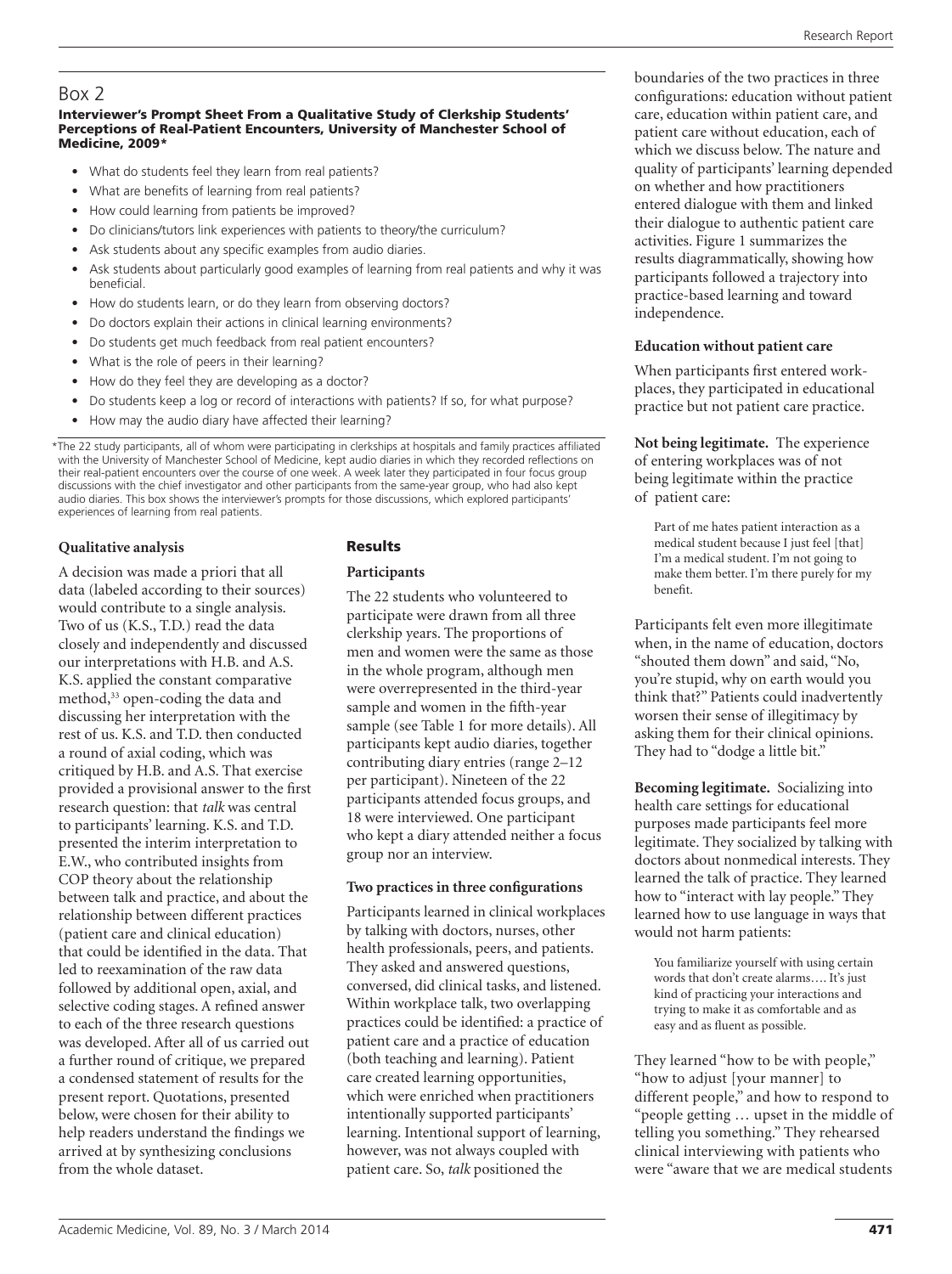

Figure 1 Relationship between teaching, learning, and patient care. A practice of patient care, indicated by the uppermost circle, overlaps a practice of education, whose two components of teaching and learning are indicated by the lower two circles. There are three zones, reported in detail in the qualitative findings (see the report). (1) *Patient care without education*. Clinical care is provided, but no teaching takes place, and students are not able to learn patient care practice. (2) *Education within patient care*. Students learn from patient care with or without the intentional support of a teacher. (3) *Education without patient care.* Students learn and/or are taught, but patient care does not directly contribute to their learning. The two-part arrow charts a learner's trajectory into practice-based learning and toward continued learning in independent practice.

and discussed the topic suitably." As their education progressed, they socialized into a wider range of settings. In pediatric settings, for example, they played with healthy babies, and in psychiatric settings, they spoke to people with dementia or psychosis:

I asked her about her friends the unicorns, the ponies, and the dragons … and they live in this little field … and they come and visit her and they talk to her and they have wings … and she's really happy talking about that.

Even when participants were not ready to participate in patient care, doctors could make them feel more legitimate by talking through real patients' problems. One participant's reaction was "Oh, yeah, I feel I could be a doctor."

**Rites of entry.** Participants sometimes earned their entry to workplaces by surviving challenging experiences. One participant was "embarrassed into making mistakes" by a doctor. Another was sent to conduct an interview without being told the patient was demented, which the

#### doctor "found quite funny." Another went through a rite of entry with a kindly intent:

He called me from one of the wards because he knew that there was a medical student in the hospital and he's very eccentric and [he says] "Examine this patient. What do you see?.… Don't touch, look … and I'll hang you if you don't tell me the right answer."

### **Teaching that stands in the way of**

**learning.** Teaching could have adverse as well as positive effects. Senior doctors, for example, could be preoccupied with specialist clinical practice that was meaningless to participants:

Consultants get so passionate about their … minute area, and they think everyone else is as passionate as they are, so they'll just talk for hours about things that they want to talk about and talk about themselves and how great they are and, you know, how good they are at this procedure, and you just sit there and it's, like, "Oh, that's not very interesting to me." I think teaching from [residents] is probably the most beneficial.

"Spouting a few gems of knowledge that they thought you should know" was less valuable than asking, "What would you do next?" Well-intentioned residents distracted participants from patient-based learning by focusing on assessments: "If you're in an exam, this is what you have to say." Also, "Really good patients" and "brilliant historians who've seen 17 or 18 students before you" presented their problems in nonauthentic ways. The time when teaching was the greatest obstacle to learning was when doctors maltreated patients. The result was an intolerable tension between participants' wish to deliver empathic patient care and their participation in an educational practice that was anything but empathic:

The patient consented and the student began the examination. As things progressed, it became … clear to everyone in the group that the patient wasn't really comfortable moving around, getting into different positions to be examined, and was starting to get shaky and emotional. The resident insisted that [the patient] was percussed and auscultated from the back as well as the front, which involved her getting out of her chair and pulling her nightdress above the level of her waist. She was wearing underpants but obviously still found this quite difficult, and some of the students started to suggest things like "Can I get you a drink?"; "Would it be okay if we adjusted the front?" and the resident insisted that we carry on

without really paying attention to what the patient wanted or was … indicating. The examination got to the point where the front was being auscultated, and then the student said she wasn't happy to continue, and the patient was on the bed in tears at this point. The resident from the end of the bed said to us, "Oh, she's got some really good signs, it's a shame she's not being more cooperative so that you can all get to hear them," which was very, very awkward.

#### **Education within patient care**

In this second configuration, participants learned to practice patient care by being part of patient care. They gained access to practice, learned to practice from such access, and developed the ability to take on increased responsibility.

**Gaining access.** Participants depended on the support of doctors to enter patient care practice. Doctors recruited patients and briefed both them and participants. They made it possible for participants to participate in patient care activities. Most of all, they asked participants, suggested to them, or (more commonly) "told" them to perform clinical tasks: "Right, go and interview this patient, and I want you to present it to me." Such encounters provided even better access to practice when doctors debriefed participants afterwards. The debriefing might be a formal case presentation, but informal talk was a powerful entrée to practice and source of legitimacy:

I like a bit of banter.… I've had tutors where you can have a conversation with them and talk about experiences and then they'll give you their experiences back.… If somebody starts to ask me just a simple question about where you are from, like, that's enough for me, that shows me that they've got interest in you other than that you are a medical student.

Even when participants gained access to practice on their own initiative, they depended on doctors' willingness to enter into dialogue with them.

Try and find whoever's the friendliest in the ward; try and present … and then really push them to give you some specific feedback.

Participants gained access to practice by asking questions, which required them to be "quite forceful." Senior student peers could help junior students gain access:

The Year 5s helped us; they would say "Do that for us"; "Look, we've got the bloods, you go and do this one."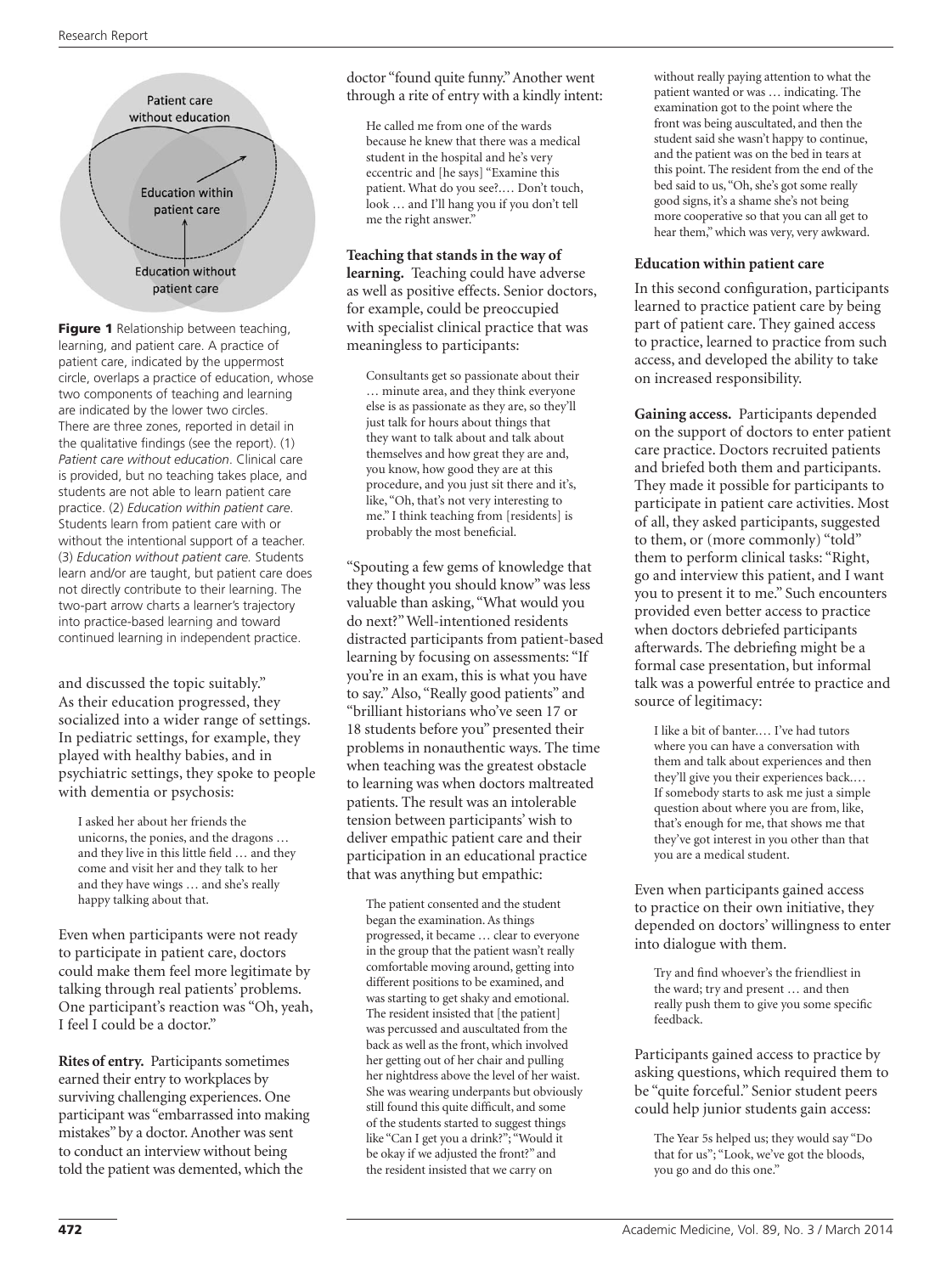## Table 1

#### Characteristics of 22 Clerkship Students Participating in a Qualitative Study of Students' Reflections on Real-Patient Encounters, University of Manchester School of Medicine, 2009\*

| Class year, study<br>group, and<br>coded name | <b>Sex</b> | <b>Number of audio</b><br>diary entries | <b>Participated in</b><br>focus group | <b>Participated</b><br>in interview |
|-----------------------------------------------|------------|-----------------------------------------|---------------------------------------|-------------------------------------|
| Year <sub>3</sub>                             |            |                                         |                                       |                                     |
| 3.1                                           | Male (M)   | 4                                       | Yes (Y)                               | Y                                   |
| 3.2                                           | Female (F) | 6                                       | Υ                                     | Υ                                   |
| 3.3                                           | M          | 4                                       | No(N)                                 | Υ                                   |
| 3.4                                           | M          | ξ                                       |                                       | Υ                                   |
| 3.5                                           | M          | 9                                       | Υ                                     | Υ                                   |
| 3.6                                           | F          | 3                                       | Υ                                     | N                                   |
| Year 4, group A                               |            |                                         |                                       |                                     |
| 4A.1                                          | F          | 12                                      |                                       | Υ                                   |
| 4A.2                                          | F          | 3                                       | Υ                                     | Υ                                   |
| 4A.3                                          | F          | 4                                       |                                       | Υ                                   |
| 4A.4                                          | M          | 3                                       | Υ                                     | Y                                   |
| Year 4, group B                               |            |                                         |                                       |                                     |
| 4B.1                                          | F          | 5                                       |                                       | Υ                                   |
| 4B.2                                          | F          | 7                                       |                                       | Υ                                   |
| 4B.3                                          | M          | 6                                       |                                       | N                                   |
| 4B.4                                          | F          | 2                                       |                                       | Υ                                   |
| 48.5                                          | F          | 6                                       | N                                     | Υ                                   |
| 4B.6                                          | M          | 3                                       | N                                     | N                                   |
| 4B.7                                          | F          | 6                                       | Υ                                     | N                                   |
| Year 5                                        |            |                                         |                                       |                                     |
| 5.1                                           | F          | 4                                       | Υ                                     | Y                                   |
| 5.2                                           |            | 11                                      | Y                                     | Υ                                   |
| 5.3                                           |            | 3                                       |                                       | Υ                                   |
| 5.4                                           | F          | $\overline{4}$                          | Y                                     | Υ                                   |
| 5.5                                           | F          | 10                                      | Υ                                     | Υ                                   |

\*Participants, all of whom were participating in clerkships at hospitals and family practices affiliated with the University of Manchester School of Medicine, kept audio diaries in which they recorded reflections on their real-patient encounters over the course of one week. A week later they participated in four focus group discussions with the chief investigator and other participants from the same-year group, who had also kept audio diaries. In year 4, the authors created two groups, A and B, because there were too many volunteers in that year's group for a single focus group.

Nurses, also, helped participants gain access:

If you manage to have a nice conversation and have a laugh with [a nurse] … it's just, like, mundane things. You have to ask someone and then you therefore have a conversation.

**Learning to practice by observing and modeling.** Participants learned practice by observing talk between doctors and other health professionals. They listened attentively when "terms were being thrown around between doctors." They used conversation as a "source of information." They saw doctors ask for help:

If they don't know, they say they don't know, and they'll ask people, which I think is really good.

They learned how doctors collaborate in caring for patients, and they learned how and when to refer patients to other services or to delegate tasks to other workers. They learned, also, by seeing doctors talk with patients:

He crouches down and takes the patient's hand and then talks to them and they absolutely love that and … it sort of breaks down a lot of boundaries.

Participants saw how doctors framed questions effectively and helped patients make choices about their management. Participants picked up phrases they could use in their own communication with patients. They modeled on doctors' compassionate behavior and ability to give simple, clear explanations:

I've seen doctors sit and explain things to patients when [the patients] obviously seemed worried about something, and you've just literally seen the patient physically relax at that news.

When doctors dictated chart entries and letters, participants heard lay conversations translated into professional language. Participants identified bad as well as good examples of interpersonal communication and reflected on how they could learn from what they had observed:

I've seen ones where you walk in and nothing gets mentioned to the patient at all and … "OK, the nurses will come and sort you out in a bit."

**Learning to practice by engaging in dialogue.** Participants became involved in practice by engaging in dialogue with doctors in the course of patient care. Doctors questioned participants, discussed patients' problems with them, and gave explanations. They "probed" participants' knowledge; asked, "Why did I refer him to this person?"; and asked participants' opinions' about patients' diagnoses and management. They showed participants how they thought through problems and told stories about practice. In the following quotation, a participant learned by being present when a pediatrician spotted that a child was seriously ill:

I asked him, "Why did you suddenly say, 'Stop the ward round, this one's ill'?" He passed on this little gem of knowledge, and I will never forget certain signs like the mottled ashen complexion, the tracheal tug, which you read in a book, you watch the videos, you see some kids with a little bit of tracheal tug on the admissions ward but when the consultant suddenly made you stop and everyone to act on it, then you're, like, "Oh, I'll never, ever forget what that child looked like and will always be able to assess knowing that I might not know what's wrong but I know there's something really, really wrong with this child."

**Developing increasing responsibility.** Participants saw patients in the emergency room. They cared for hospitalized patients, presented them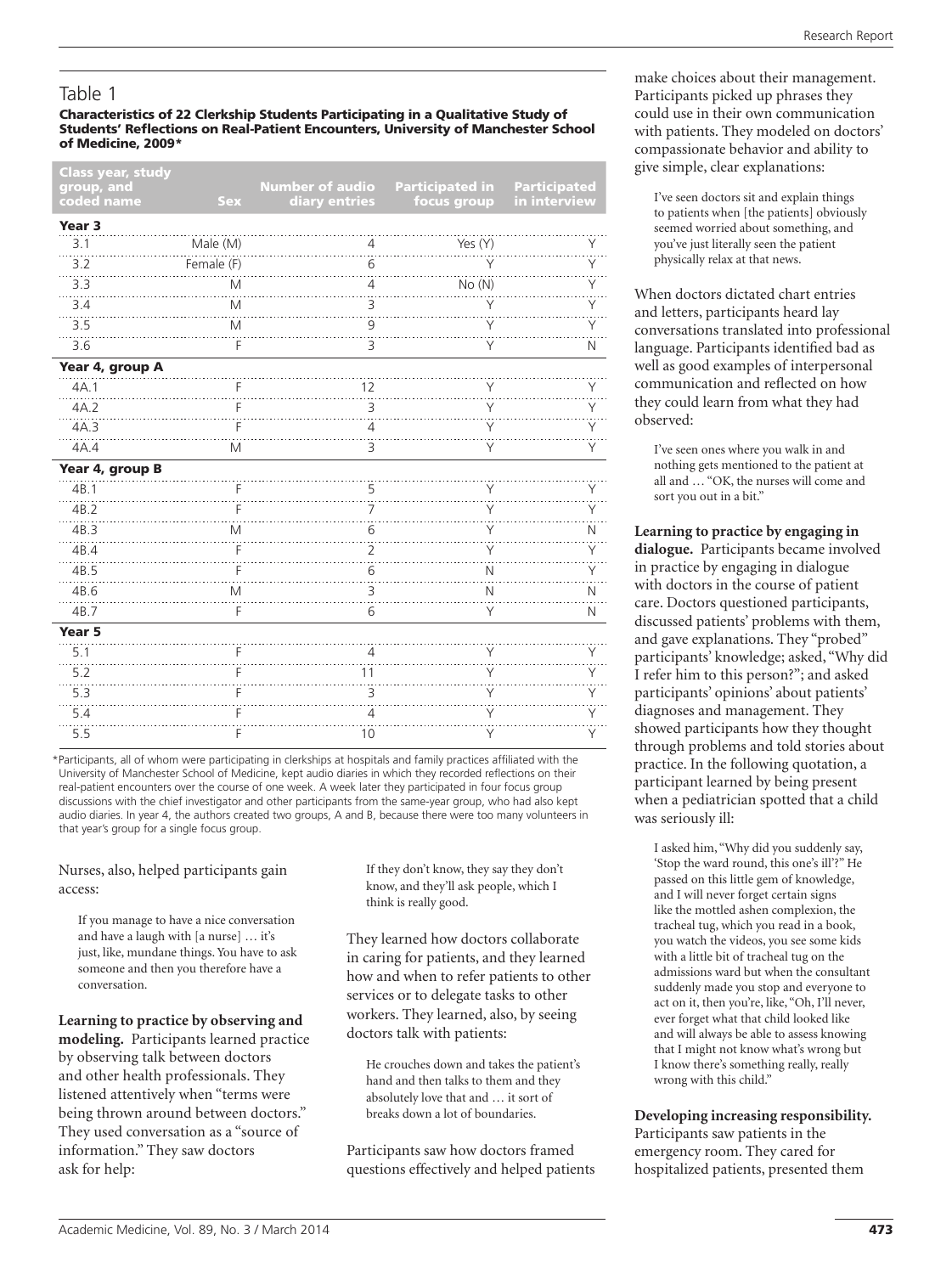on rounds, and helped make decisions about them. They conducted ambulatory consultations while doctors looked on. They saw patients independently and presented their findings. They performed simple tasks (e.g., routine follow-up appointments) without supervision. They built confidence by conducting more challenging consultations—patients with unfamiliar diseases, patients who were hard to communicate with, or patients whose relatives were present. They wrote in patients' charts, which obliged them to commit themselves and be open to critical scrutiny. They compared their entries in charts with doctors' entries. They wrote clinical letters. Performing simpler procedures gave them opportunities to work relatively autonomously and practice relating to patients. They were given tips about how to improve their procedural skills. They helped resuscitate patients during cardiac arrests. They gave patients explanations and negotiated with them. They communicated with other hospital departments. Whatever form of practice they engaged in, they learned best when supervising doctors asked them questions and required them to make management plans. One participant defined effective supervisors in this way:

The people that treat you as a doctor in training and make you do the things you'd have to do as a doctor and say, "Now, what would you do?"

There were few reports of negative experiences of learning in practice. One was about being asked to interview a psychotic patient, and another concerned a supervisor who repeatedly shouted at a participant.

### **Patient care without education**

In this third and final configuration, participants and their education fell outside the boundary of doctors' activities, and students did not learn. One participant described how doctors did not allow talk to develop:

You're, like, "What shall I do?" and they're, like, "I don't know. Do whatever you want to do, just give me a break."

Nurses also could exclude participants from practice by not talking to them. One student, when asked whether he had many conversations with nurses, responded that "it's lucky when you do." Doctors who excluded participants from practice were often also described as people who communicated poorly with patients:

A particular [resident] … just started examining [patients] without asking permission and never taught us a single thing, never asked us a single question in a whole two-hour ward round.

## Discussion

### **Principal finding and its meaning**

Our main finding is that the medical students we studied learned by having dialogue with doctors. They first entered an educational practice, which was located in clinical workplaces but separate from the practice of patient care. Doctors' behavior made students feel more or less legitimate, which made it more or less possible for them to progress along a trajectory toward learning by participating in patient care. Workplace education could hinder as well as help students' progress, particularly when clinicians were overly keen to "teach" or behaved insensitively toward patients. Dialogue remained central to students' learning as they gained access to patient care practice, modeled on doctors' behavior in practice, and became increasingly active participants in it. Doctors' educational contributions were to facilitate students' participation, coparticipate with them, question them, guide them, and require them to perform as "doctors-in-training." It was possible, however, for practitioners to prevent students from learning by actively or passively excluding them from patient care.

The meaning of our main finding is illuminated by the work of theorists such as Vygotsky, a postrevolutionary Russian scholar. He was the originator of sociocultural learning theory, which provided a conceptual orientation for this research. Bakhtin, a near-contemporary of Vygotsky, was influential in the development of discourse theory, which is represented in publications of our own time by such authors as Fairclough, Holland, and Gee.34–36 One interpretation of our findings is that discourse has a central place in learning. Given that sociocultural and discourse theories have common origins in early 20th-century Russian scholarship, it is unsurprising that socioculturally inspired research

should find that *language*—a key component of discourse—has a central place in learning. For Vygotsky, language and physical artifacts "mediated" learning. Discourse theory goes further, regarding discourse as both determining how social groups function and providing a way of analyzing their functioning.37 So, our claim that learning resides in the communicative practices of workplaces has a coherent theoretical foundation as well as an empirical one. We do not claim this research to be discourse analysis, but we propose that close attention to discourse could give valuable insight into medical students' workplace learning. An earlier publication of our own<sup>38</sup> has provided evidence to support that claim.

According to COP theory, identity development is intimately connected with practice. Doctors' inclusive talk, from a COP perspective, moved our participants forward along their trajectories into the identities of doctors. When doctors excluded them from practice, participants' identity development was interrupted. Identification with positive role models and disidentification with negative ones contributed to participants' emerging identities. Involvement in the various written and spoken forms of communication allowed participants to negotiate their community membership and, as a result, their identities. Competence, community membership, and identity developed integrally with one another.

Bleakley and colleagues<sup>39,40</sup> have called for patients to be placed at the center of medical students' education. Why then, one might ask, did patients have such a small part in the discourse reported here? They did not play a small part insofar as participants were motivated by a wish to care well for patients, but, to do so, they had first to learn from doctors how to be doctors. It has been shown that some patients are perfectly satisfied—indeed, prefer—to contribute to medical students' learning as "objects" rather than as active participants, $13$  although others wish to be more actively involved. Patients, we suggest, were integral to the educational discourse, although sometimes present "vicariously" rather than as active participants in students' learning. How patients can take a more central place in students' learning is, as Bleakley and colleagues<sup>40</sup> indicate, a very important topic for future research.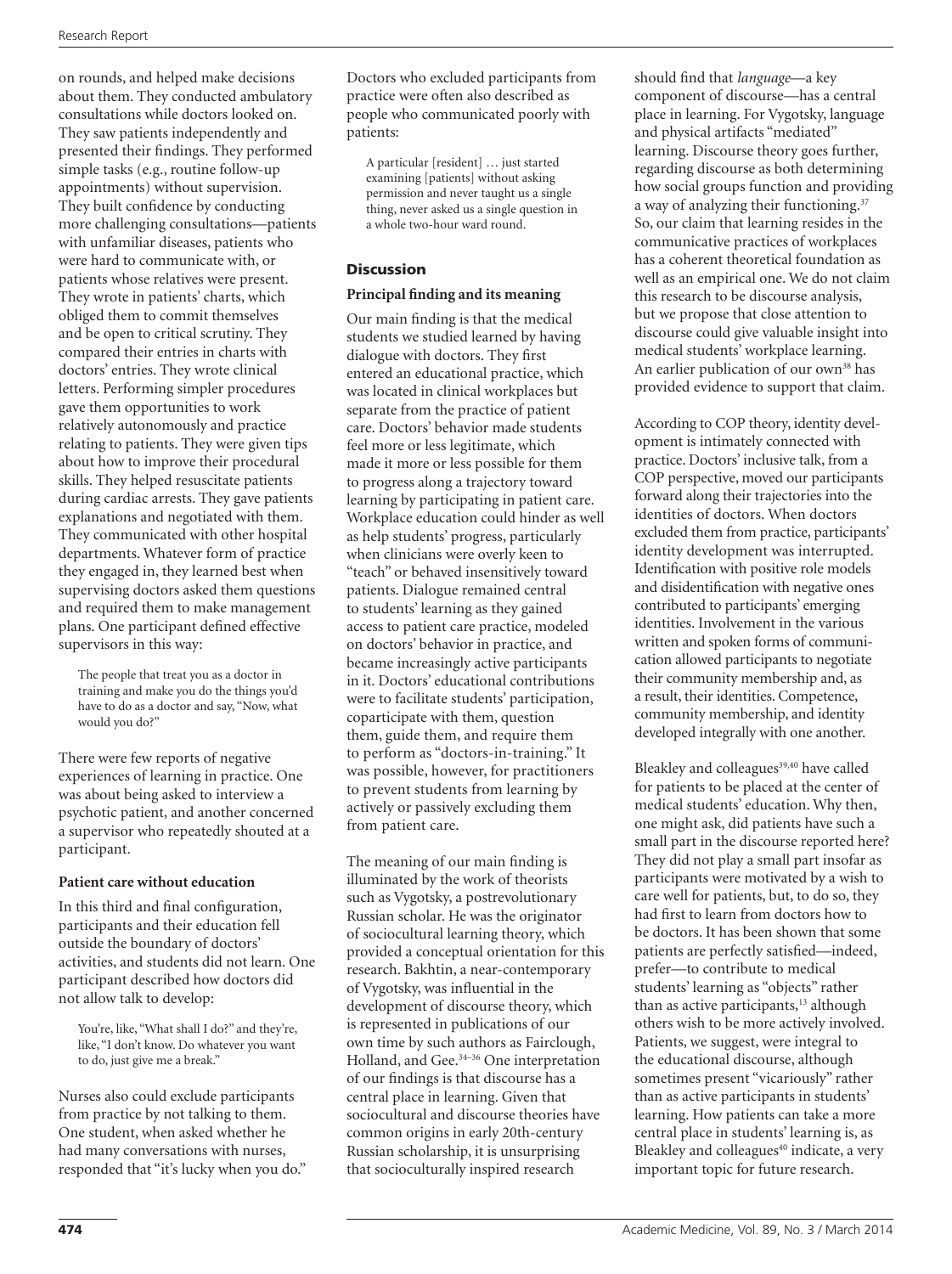Our findings are consistent with the work of Eraut,<sup>21</sup> according to whom most professional learning takes place informally, rather than as a result of formal educational activities; moreover, the wide range of types and outcomes of learning described by our participants are just like the trajectories described by Eraut. Our participants were learning the type of pragmatic knowledge whose importance was stressed in Cooke and colleagues'1 Flexner centenary report. Their learning was at least as much a process as a product, which fits well with Sfard's<sup>9</sup> sociocultural "participation metaphor" of learning.

#### **Implications for practice and research**

The research we report here has clear implications for educational practice. Practitioners—doctors in particular play a vital facilitatory role in medical students' practice-based learning from real patients. They do so by engaging students into the communicative practices of clinical workplaces. Before students are able to contribute to the practice of patient care, doctors help them access learning opportunities and strive to confer legitimacy on them. Doctors facilitate students' educational interactions with real patients, oversee those interactions, and (importantly) debrief students afterwards. Informal talk plays as important a part as formal talk.

Clarifying and probing questions are important, and they are most effective when coupled with the social warmth of a welcoming learning environment. Rather than the closed questioning of an interrogation, doctors engage students in the type of talk that helps them elaborate their understanding and see how doctors think through clinical problems. Doctors are creative in using dialogue to open up practice to students and help them participate, to the level their current abilities and the complexity of clinical situations permit. They encourage observation and a type of model in which workplace discourses are laid open to students. They use dialogue to engage students into patient care activities, in which they and students coparticipate.

Our concept that students are in a dialogical relationship with the practitioners they learn from has far-reaching consequences. Not only are students' identities changed as a result of their participation but clinical communities

are changed by students. This radical move beyond the acquisitionist form of teaching described in the introductory part of this report provides an answer to the third question we stated there: How might clerkship learning be enhanced? Clerkship learning, we suggest, could be enhanced by clinical communities allowing themselves to be changed by learners, just as learners are changed by communities. For that to be possible, the prevailing imbalance of power between teachers and learners must shift in learners' favor. Then it may be possible for the culture of clinical workplaces to move from teaching to learning and from knowledge-centeredness to authentic patient-centeredness.

A discourse perspective on clinical learning opens up new ways of researching practice-based learning. Until now, the role of power has been tacitly acknowledged, but there has been little research into how it affects educational relationships between doctors, patients, and medical students. It would be foolish to pretend that relationships between fully trained doctors and medical students are relationships between equals. Our data suggest, however, that doctors who are able to handle their inherently asymmetrical relationships with students in ways that foster learning make the best teachers. We propose that future exploratory and interventional research should seek to understand how educational discourse can best be fostered to the best advantage of all three members of the educational triad doctors, students, and patients.

#### **Strengths and limitations**

A conceptual orientation toward sociocultural learning theory and COP provided a strong foundation for our research. We capitalized on that by involving a learning theorist in the analysis of the data. There was a good response from students at various stages in the trajectory of undergraduate workplace learning, which provided rich materials for analysis. The conceptual model shown in Figure 1 is an output of this research and may be useful to other researchers. Models can be seductive in the way they simplify complex processes, and ours is no exception. There is an implication that education just adds to students' existing capacities, whereas it may sometimes entail shedding bad habits. And there is a risk that negative

role modeling may even encourage bad habits. Our model renders patient care unproblematic, whereas in reality it is, like learning, constructed dialogically between patients and health professionals and is therefore very complex and individual.

Like any qualitative research, we have to be cautious about claiming that our findings are generalizable outside the research context. Features of the United Kingdom's medical education—such as the younger age of students than of those in U.S. and Canadian medical schools and a less strong tradition of students contributing to clinical practice—influenced our findings. Many more positive experiences were reported than negative ones, which may suggest a positive reporting bias in our qualitative methods. Our wish to highlight learning may have led us to be unduly negative about teaching. The dependence of our findings on students' self-reports might be seen as a weakness, although an earlier publication<sup>41</sup> presented grounds for believing that students are the people who are best able to tell what they are learning and how they are learning it. It is worth noting that the use of portfolios to encourage and assess reflective learning makes just the same assumptions as we made in our research, so our use of selfreport is consonant with contemporary educational practice. Ethnographic observation of learning in practice would usefully complement the type of selfreport on which our findings depend. There would be clear value, also, in using video as well as audio recordings to provide insights from nonverbal as well as verbal communication.

## Conclusion

Our findings strongly suggest that undergraduate medical students learn from real patients in practice settings by engaging in the communicative practices of clinical communities. Practitioners' willingness to interact with students is the major factor that affects their learning. Clerkship learning could be enhanced by practitioners working to engage learners more actively in their communicative processes. We advocate a move from "clinical teaching," based on acquisitionist concepts, toward participatory clinical learning. Education within patient care will flourish, we suggest, when experts are willing to share their expertise with